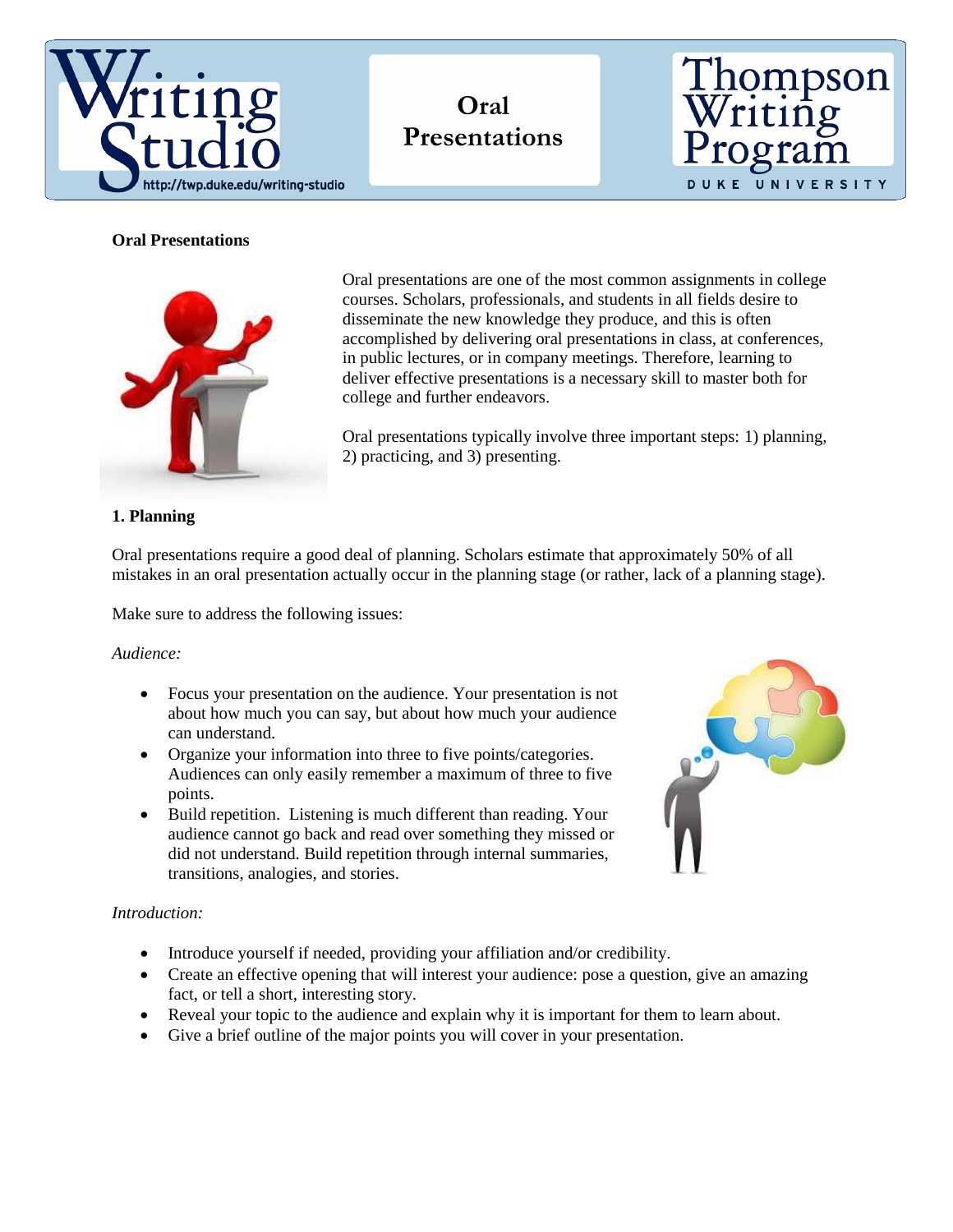

## *Main Body:*

- Explain your points. Give clear explanations. Provide sufficient evidence to be convincing.
- Use transitions between sections of your presentation (introduction, body, and conclusion) as well as between points in your main body section. The Writing Studio's [handout on Roadmaps](http://twp.duke.edu/uploads/media_items/roadmaps.original.pdf) provides a great explanation of how to create clear signals and "signposts" that will guide the audience through your presentation.
- Use analogies and stories to explain complicated ideas and to build repetition.

## *Conclusion:*

- Signal your conclusion with a transition.
- Summarize your points.
- Refer to future action if needed.
- End with, "Thank You."
- If answering questions, tell your audience, "I'll now be happy to answer any questions."

## **2. Practicing**

Practicing your presentation is essential. It is at this stage of the process that you figure out word and phrase emphasis and the timing of your sections and overall presentation.

- Record your presentation and review it in order to know how you sound and appear to your audience. You may notice that you are pausing awkwardly, talking too fast, or using distracting gestures.
- Consider using different colored highlighters to remind yourself when to pause, when to emphasize a particular point, when you have a slide change on your PowerPoint, etc.
- Practice in front of peers and elicit feedback. Ask your peers to comment on your delivery and content. What aspects of your delivery work well to convey the information and argument of the presentation, and what aspects of your delivery are not working as well as they could? Also, are there moments in your presentation in which your peers become confused, bored, or distracted?
- Remember that the more you practice, the more comfortable you will become with the material. As a result of repeated practice, you will appear far more polished and professional while delivering your presentation.

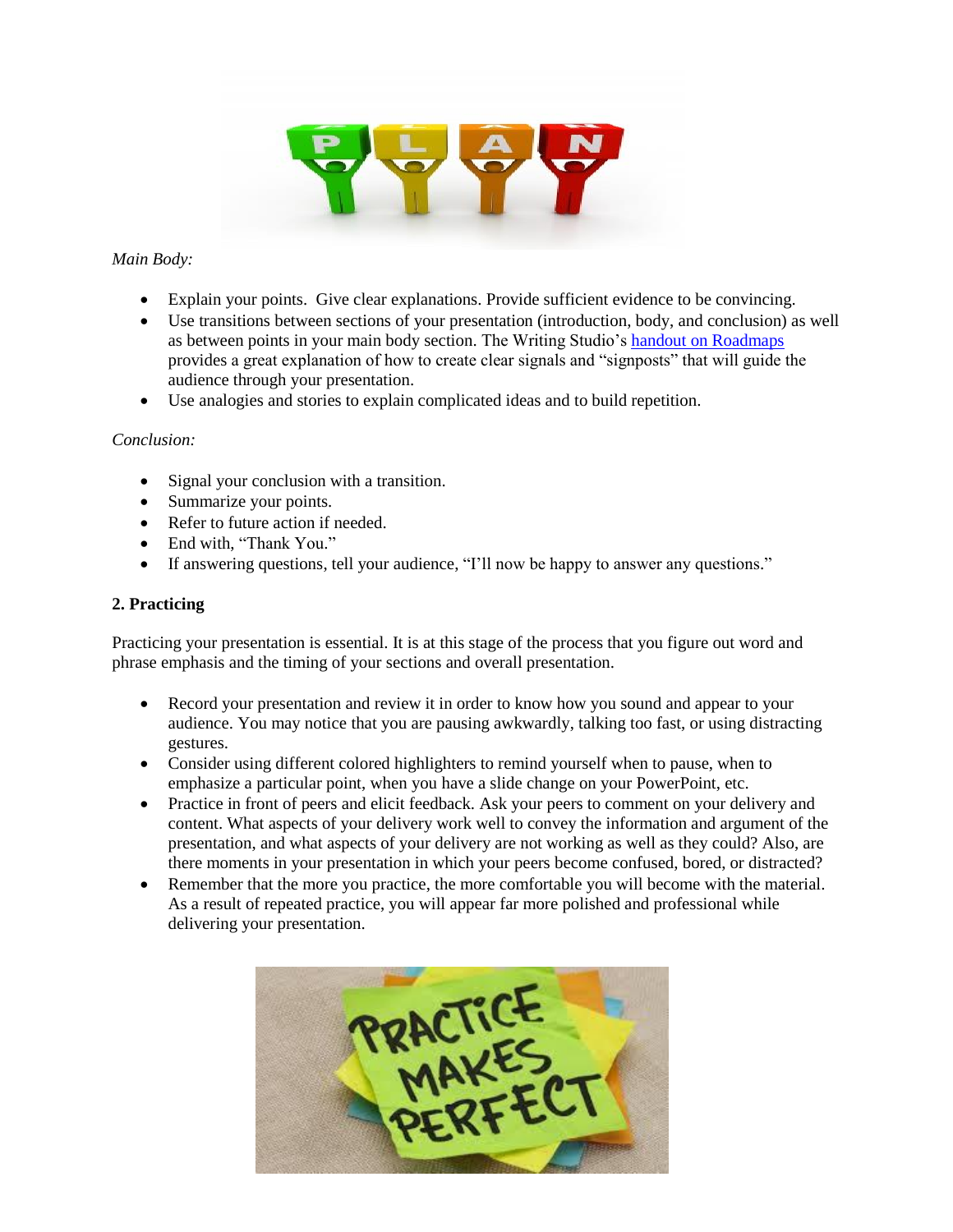# **3. Presenting**

As the person in charge of the situation when presenting, it is your job to make your audience feel comfortable and engaged with both you and the material of the presentation.



- Maintain eye contact. Only look at notes or slides very briefly. Sweep the room with your gaze, pausing briefly on various people.
- Be aware of your body posture.
- Be enthusiastic about your topic.
- Smile.



- Slow down your speech. We naturally talk faster when we are nervous. Include pauses to allow your listeners to keep up and time for you to think ahead.
- Use gestures to emphasize points and move about the space if possible.





- Calibrate the volume of your voice so that people in the back of the room can hear you.
- Avoid fillers, such as "Ah, uh, I mean, like, okay, um…."
- Act as natural and relaxed as possible.
- Dress appropriately.

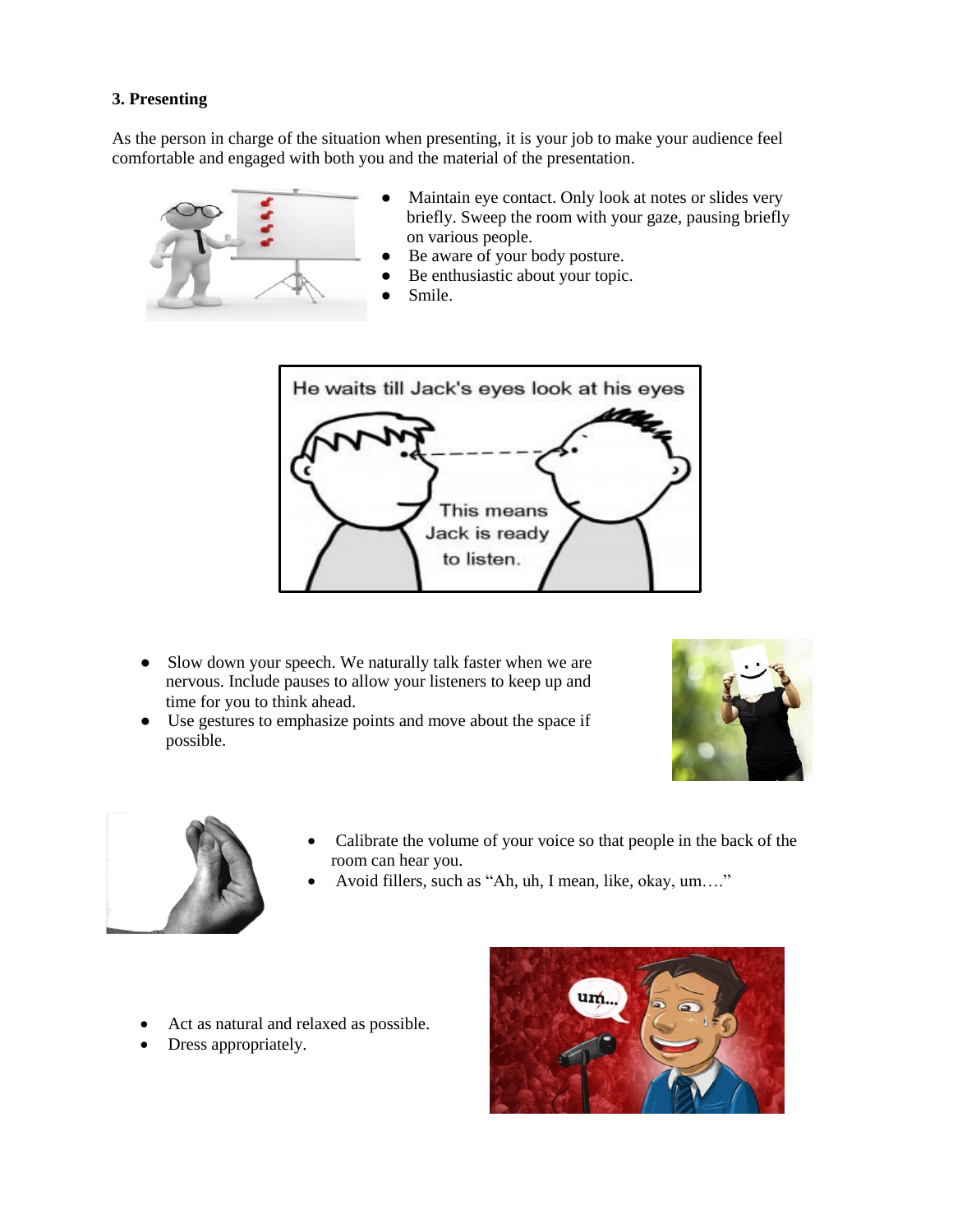Not like this…  $\qquad \qquad \qquad$  Or like this…



*Visual Aids* - help explain your points, act as supporting evidence, and add visual interest.

- Do not turn your back on the audience to look at the visual or block the visual with your body.
- Provide an orientation to the visual (explain the  $X$  and  $Y$  axis, etc.).
- Highlight what you would like the audience to focus on, and then make sure you fully explain the information you are highlighting.
- Make your visuals readable and visually pleasing.
- Above all, make sure your visual aids augment what you are saying rather than compete with what you are saying. Try not to include too much text or too many images in your visual aid. Your spoken words and your visual aid should work together so the audience's attention is never divided between the two.



*Questions and Answers* – Do not underestimate the challenge of running a successful question and answer session. They are unpredictable by nature.

In your planning, try to anticipate possible questions your audience might have. Follow this four-step process to successfully answer audience questions:



- Acknowledge the question. ("Good Question!") This polite gesture shows your interest.
- Rephrase the question. This important step allows you to: make sure you understand the question, ensure all audience members hear the question, phrase the question into one you want to or are willing to answer, and gain time to think about your answer.
- Answer the question as clearly and concisely as possible.
- Check for comprehension with the questioner and your audience. ("Does that make sense? Is that clear?")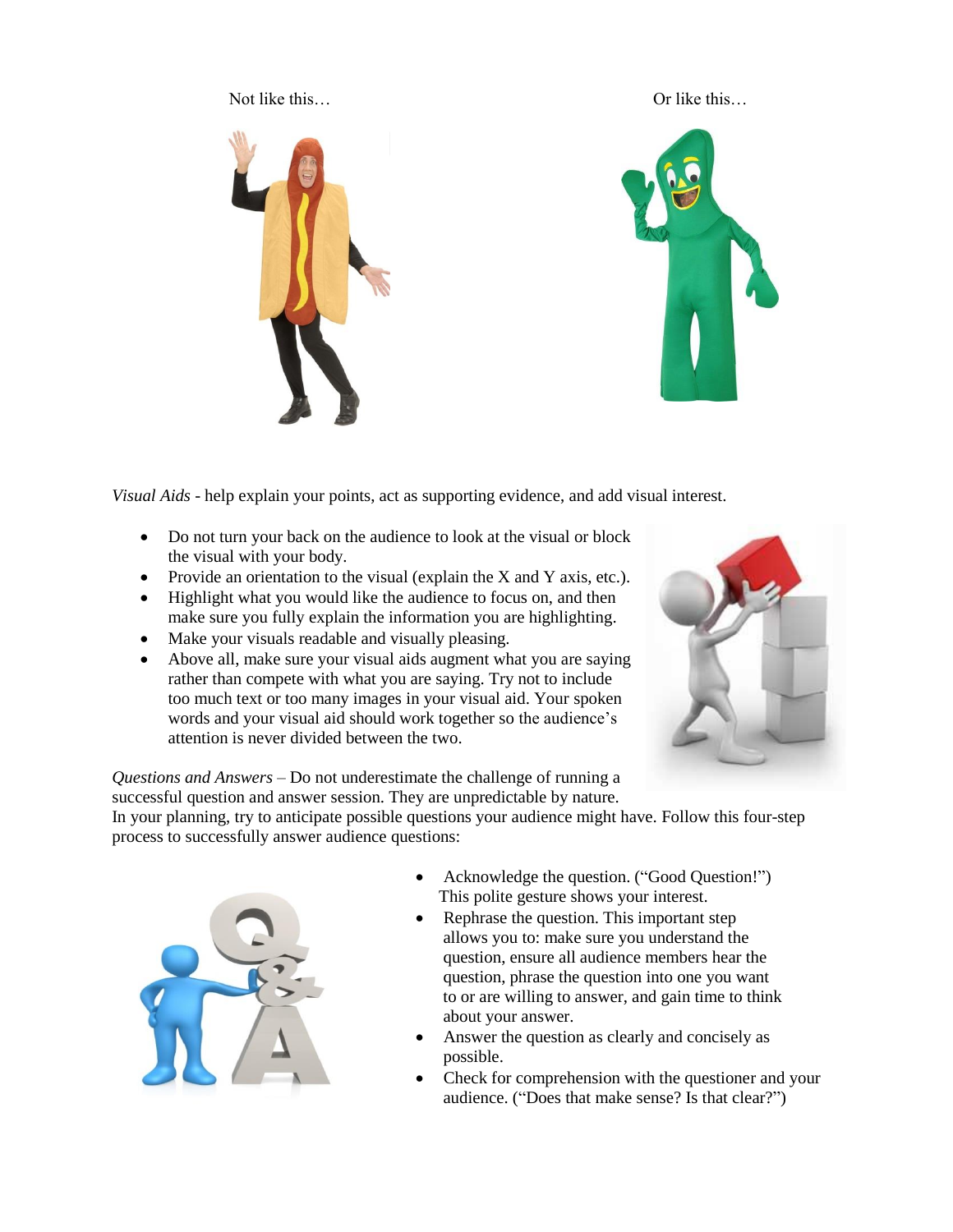

## **Oral Presentation Resources:**

- [NC Central Oral Speaking PDF:](http://people.engr.ncsu.edu/txie/publications/oral_presentation_skills.pdf) Very detailed advice on planning, presenting, concluding, etc. definitely the most comprehensive and detailed resource on this list.
- [Princeton:](http://www.princeton.edu/mcgraw/library/for-students/) Brief bullet-pointed lists on tips to prepare, presenting, visual aids, etc. good if you want fast pointers.
- [Purdue OWL:](https://owl.english.purdue.edu/owl/resource/696/1/) Specific advice for presentations in different settings (for example scientific presentations, persuasive presentations, interviews, etc.) - perhaps a good link for people who are looking for more specific advice.
- [University of Wisconsin](http://writing.wisc.edu/Handbook/presentations_oral.html) : FAQs about presenting a good overview to address the common concerns of presenters.
- [University of Guelph:](http://www.lib.uoguelph.ca/assistance/learning_services/handouts/presentations.cfm) Information on how to avoid nerves and deal with making mistakes during a presentation.
- [University of Wisconsin:](http://pages.cs.wisc.edu/~markhill/conference-talk.html) Gives good timelines and outlines for how different presentations should be carried out - good for specific organization of a topic.
- [Carleton College:](http://serc.carleton.edu/case/speaking.html) If you want more resources about oral presentations, here is a very comprehensive list of links to the resources of other universities.
- [UNC:](http://gradschool.unc.edu/academics/resources/postertips.html) This is another comprehensive list of links to other schools' oral presentation resources.
- [Emory University](http://medicine.emory.edu/research/scholarship-opportunities/Making%20a%20Great%20PowerPoint%20-%20for%20Oral%20Presentations.pdf) (visual aids): Very detailed PowerPoint on how to design visual aids and PowerPoints for presentations.

## **COMING SOON/UNDER CONSTRUCTION**

**Please send suggestions of possible clips to [wstudio@aas.duke.edu.](mailto:wstudio@aas.duke.edu)**

#### **Help Wanted: Oral Presentations Video/Photo Examples**

Short examples (30 to 120 seconds) from online oral presentations that successfully portray the following situations: